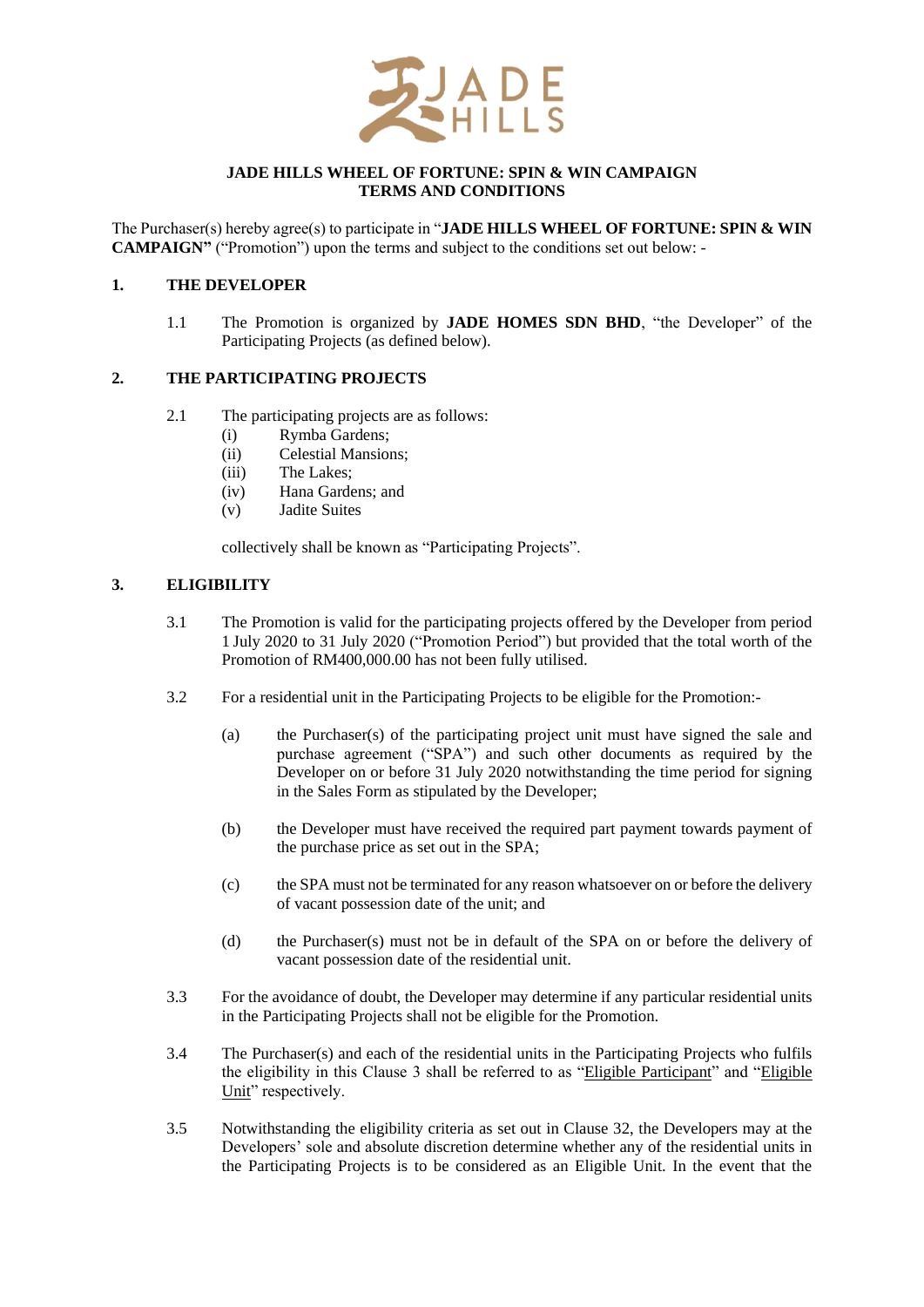

Developers so considers such residential unit to be eligible, the reference to "Eligible Unit" in these terms and conditions shall include such residential unit.

3.6 For the avoidance of doubt, the purchasers who bought the residential units through a subsale shall not be eligible to participate in this Promotion.

## **4. PROMOTION**

The Promotion value is worth up to RM15,000.00 for "Rymba Gardens", "Celestial Mansions", "the Lakes" and "Hana Gardens", and RM10,000.00 for "Jadite Suites" and shall comprise of:-

#### 4.1 **Prizes**

- (a) Cash; or
- (b) Home Appliances; or
- (c) Interior Design Package; or
- (d) Gift Vouchers
- Note: (i) The prize shall be delivered to the Purchaser(s) within 60 days from signing of the SPA.
	- (ii) The Developer reserves the right to replace the product or change the brand of the equivalent product without prior notice.
	- (iii) The Eligible Participant may, with the consent of the Developer, exchange the non-cash prize for cash to the same value as the prize and such value shall be solely determined by the Developer which decision shall be final, binding and conclusive on the Purchaser(s) and the Eligible Participant without challenge failing which the Developer shall be at liberty to reject the request for the exchange.
	- (iv) In the event of the Developer agreeing to the exchange for cash, Item 4.2 herein shall be applicable.

# 4.2 **Cash Prize**

- (a) The Cash Prize will be given to the Purchaser(s) in a form of a cheque which shall be delivered to the Purchaser(s) within 60 days from signing of the SPA; or
- (b) If requested by the Purchaser(s), the Cash Prize shall be deem a cash rebate which shall be issued by way of a credit note and shall be utilised as follows:-

"Rymba Gardens", "Celestial Mansions", "The Lakes" and "Hana Gardens"

- (i) offset part of the  $2<sup>nd</sup> 10%$  of the purchase price under the SPA; and
- (ii) any excess shall be remitted free of interest to the Purchaser(s) or Eligible Participant within sixty (60) days from the date of receipt by the Developer of the 1<sup>st</sup> disbursement or drawdown of the financing sum if the Purchaser(s) or Eligible Participant shall have been granted financing for the purchase of the Eligible Unit.

#### Jadite Suites

(i) offset part of the purchase price under the SPA; and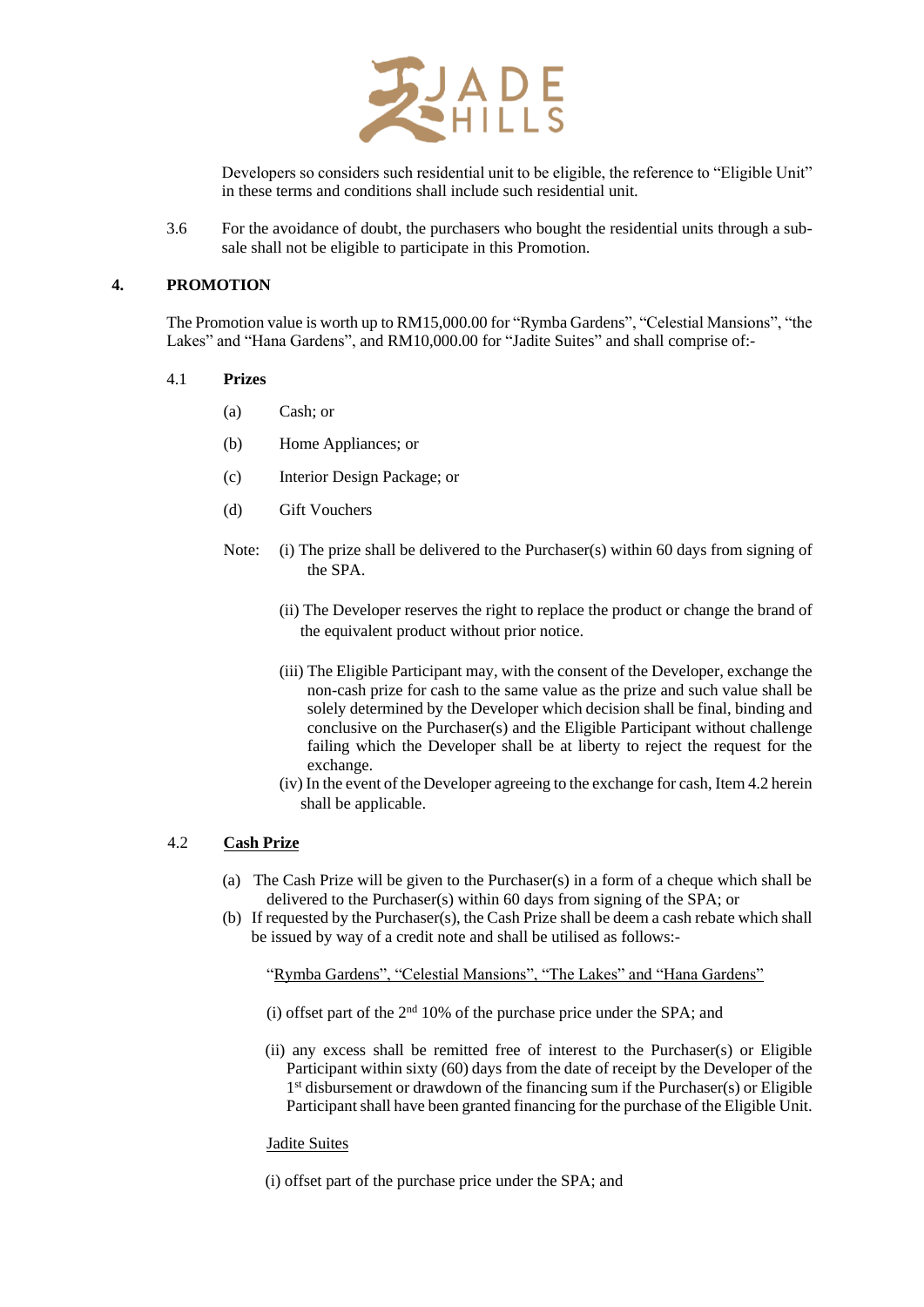

- (ii) if applicable, offset any amounts which may be due and payable on the due date or deemed date (whichever is earlier) of delivery of vacant possession of the Eligible Unit including but not limited to any outstanding interest, maintenance charges, charges, sinking fund, deposits and/or miscellaneous charges; and
- (iii) any excess shall be remitted free of interest to the Purchaser(s) or Eligible Participant within sixty (60) days from the date of receipt by the Developer of the from the date of receipt by the Developer of full payment of the Purchase Price
- 4.3 Eligible Participant is only entitled to one (1) spin of the Wheel of Fortune for each Eligible Unit.

# **5. DISQUALIFICATION**

- 5.1 The Developer reserves the right to disqualify any of the Eligible Unit or any of the Eligible Participant at any time due to:-
	- (a) the SPA is not signed by the Purchaser(s) within the time frame stipulated in Clause 3; or
	- (b) the Purchaser(s) is/are in default of the SPA for any reason whatsoever; or
	- (c) the SPA is terminated by the Developer for any reason whatsoever; or
	- (d) any breach of these terms and conditions or other rules and regulations of the Promotion by the Eligible Participant;
	- (e) any breach of any applicable laws, rules, regulations, by laws or requirements, whether or not having the force of law, by the Eligible Participant; or
	- (f) any non-disclosure, fraud, cheating or deception as determined in the Developers' sole and absolute discretion, by the Eligible Participant; or
	- (g) inaccurate or incorrect information and/or disclosures by the Eligible Participant; or
	- (h) any acts or omissions of the Eligible Participant including but not limited to participating in protests and demonstrations, posting photos and articles or making statements which directly or indirectly bring the Developer and/or the Group (as defined below) into disrepute.
- 5.2 In the event of Clause 5.1, the Eligible Unit shall be immediately withdrawn from the Promotion and the following shall apply:-
	- (a) if any of the Cash Rebate was used as payment in accordance with Clause 4.2, such Cash Rebate shall be reversed and the amount which is equivalent to the amount of such Cash Rebate so reversed shall be immediately due and payable by the Purchaser(s) pursuant to the terms and conditions of the SPA; or
	- (b) if any prize is given to the Purchaser(s) by the Developer, the Purchaser(s) shall be liable to refund the cost utilised for the prize failing which such amount shall be a debt due by the Purchaser(s) to Developer and the Developer shall be entitled to take such action as the Developer deems fit to recover such amount.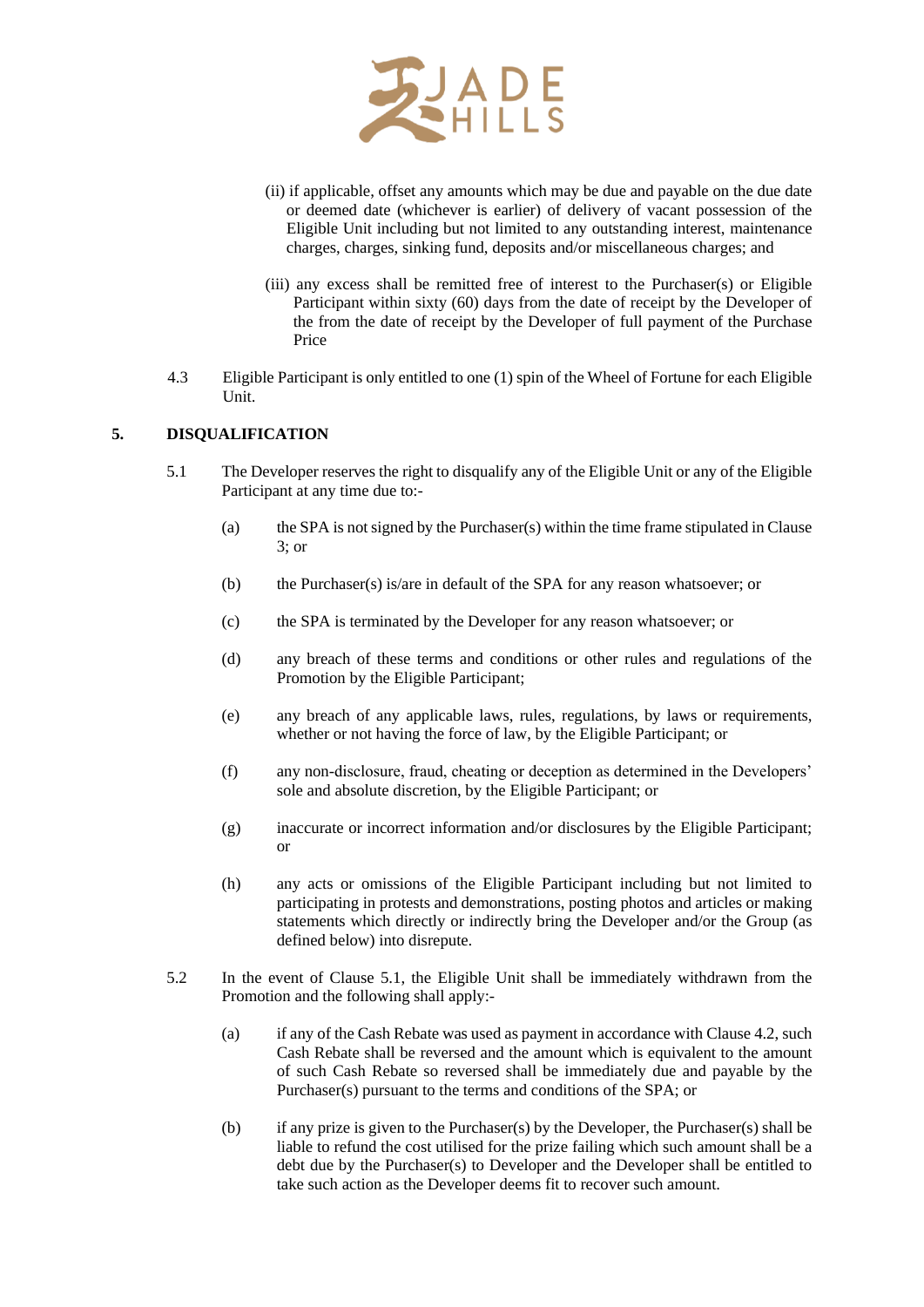

## **6. REPRESENTATIONS AND WARRANTIES**

- 6.1 The Purchaser(s) and the Eligible Participant represent and warrant to the Developer that:-
	- (a) the Purchaser(s) and the Eligible Participant have the power to enter into and perform these terms and conditions;
	- (b) no litigation, arbitration, tax claim, dispute or administrative proceeding is presently current or pending or, to its knowledge, threatened, which is likely to have an adverse effect upon the Purchaser(s) and the Eligible Participant;
	- (c) these terms and conditions constitutes a legal, valid and binding obligation of the Purchaser(s) and the Eligible Participant and are enforceable in accordance with its terms and conditions; and
	- (d) the Purchaser(s) and the Eligible Participant have observed and complied with all laws, rules, regulations, by-laws, orders, and other requirements for the time being in force, affecting, relating to or concerning these terms and conditions.
- 6.2 The Purchaser(s) and the Eligible Participant acknowledge that the Developer have relied on the Purchaser(s) and the Eligible Participant's representations and warranties as set out in Clause 6.1 and such representations and warranties are valid and effective for the duration of the Promotion.

## **7. PHOTOGRAPHS, RECORDINGS ETC**

- 7.1 The Purchaser(s) and the Eligible Participant hereby consent for the Developer and the Developer's shareholders, subsidiaries, associates and jointly controlled entities ("the Group") to use the Purchaser(s)' and the Eligible Participant's details (including but not limited to their name, age, gender, race, religion and the details of the Eligible Unit including but not limited to such details in the SPA) the photos, picture, image and/or voice for editorial, advertising, promotional, marketing and communication purposes for an indefinite period on a complimentary basis, without any compensation and/or notification.
- 7.2 The Purchaser(s) and the Eligible Participant hereby irrevocably and unconditionally consent to:-
	- (a) if so required by the Developer and/or the Group, make himself/herself available (without compensation) for the production, recording and publicity of the Promotion at such dates, times and venues as may be notified by the Developer and/or the Group from time to time including but not limited to:-
		- (i) interview (which may be recorded); and/or
		- (ii) taking of still photos, audio and/or visual recording for promotions and publicity use.
	- (b) give the sole and absolute discretion to the Developer and the Group to:-
		- (i) publish, print and/or broadcast the items in Clause 7.1 and Clause 7.2; and/or
		- (ii) use the slogan, names or nicknames on any of its programmes/channels in whole or in part; and/or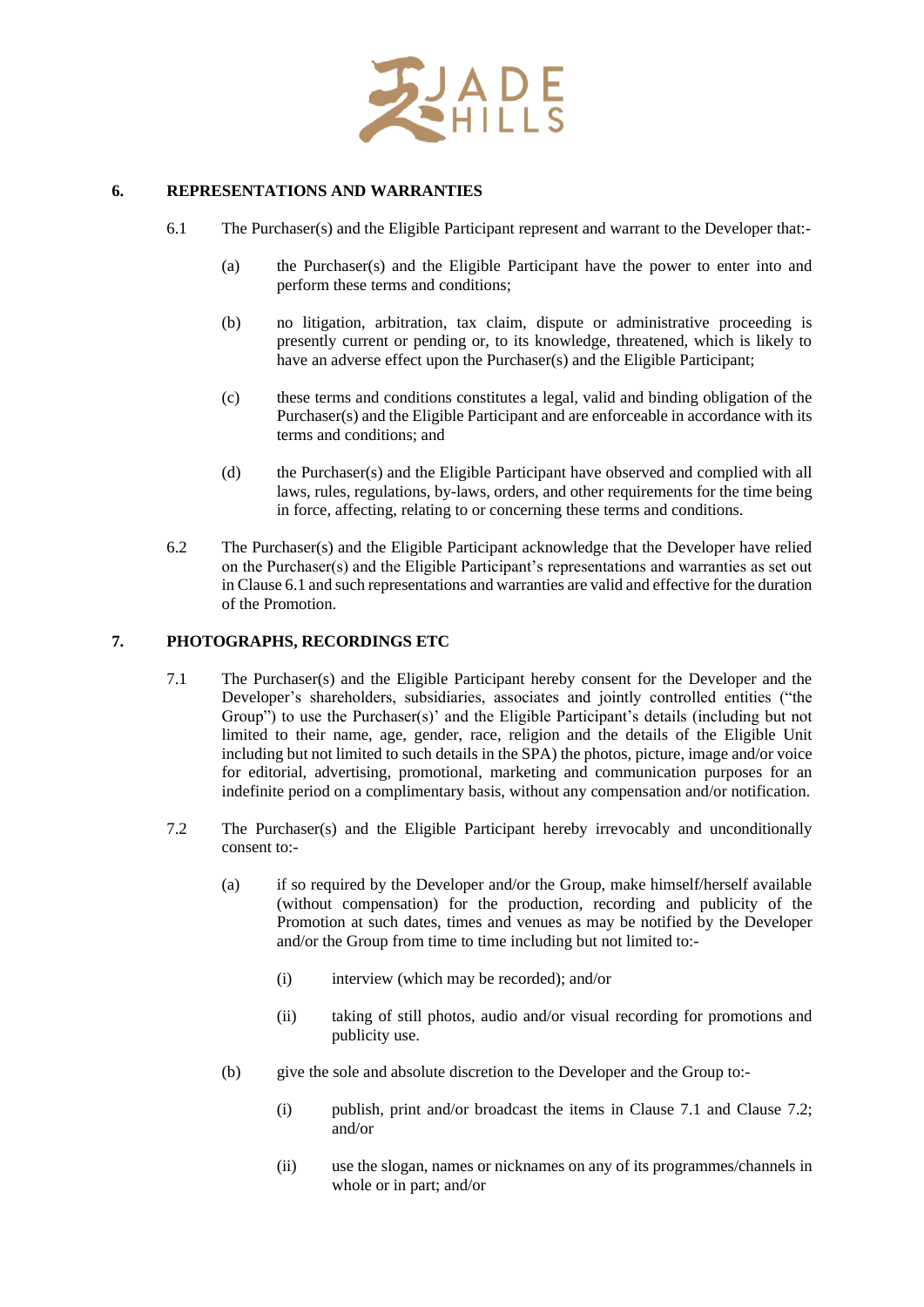

- (c) the Developer and the Group to send any social media messages, short message services messages or email notification to the Purchaser(s)' and the Eligible Participant's mobile phone numbers or email address containing information and promotional activities regarding the Developer's and/or the Group's promotions and/or events.
- 7.3 All copyrights subsisting in the items in Clause 7.1 and Clause 7.2 shall belong to the Developer and the Group absolutely.

# **8. PERSONS ACCOMPANYING THE PURCHASER(S) AND THE ELIGIBLE PARTICIPANT**

8.1 The Purchaser(s) and the Eligible Participant shall be solely responsible for any acts or omission by any person accompanying the Purchaser(s) and the Eligible Participant.

# **9. RESTRICTIONS**

- 9.1 The Purchaser(s) and the Eligible Participant undertake that they shall not, without the prior written consent from the Developer and the Group (which consent may be withheld without assigning reasons therefor):-
	- (a) publish, print and/or disclose any information in connection with the Promotion (including without limitation to any representatives of media in any form whatsoever); and/or
	- (b) give any product endorsement, any interviews or be involved in any articles or reports in respect of the Promotion with any third party.

## **10. DECISIONS OF THE DEVELOPER**

- 10.1 The Developer's decisions on all matters relating to the Promotion (including but not limited to any inconsistencies in any of these terms and conditions) shall be final, binding and conclusive on the Purchaser(s) and the Eligible Participant. No discussion, correspondence, enquiry, appeal or challenge in respect of any decision of the Developer shall be entertained in any way whatsoever.
- 10.2 The Purchaser(s) and the Eligible Participants hereby irrevocably waive all rights to make any oral or written complaints, public announcements or statements on the Promotion, unless with the prior written consent of the Developer.

#### **11. TERMINATION, DISCONTINUATION AND SUSPENSION**

- 11.1 The Developer may at any time without prior notice terminate, discontinue or suspend the Promotion at the Developer's sole and absolute discretion in which case, the Developer may elect not to award any of the Promotion.
- 11.2 Such termination, discontinuation or suspension shall not give rise to any claim by the Purchaser(s) and the Eligible Participant.
- 11.3 If the Developer resumes the Promotion, the Purchaser(s) and the Eligible Participant shall abide by the Developer's decision regarding resumption of the Promotion and the disposition of the Promotion.